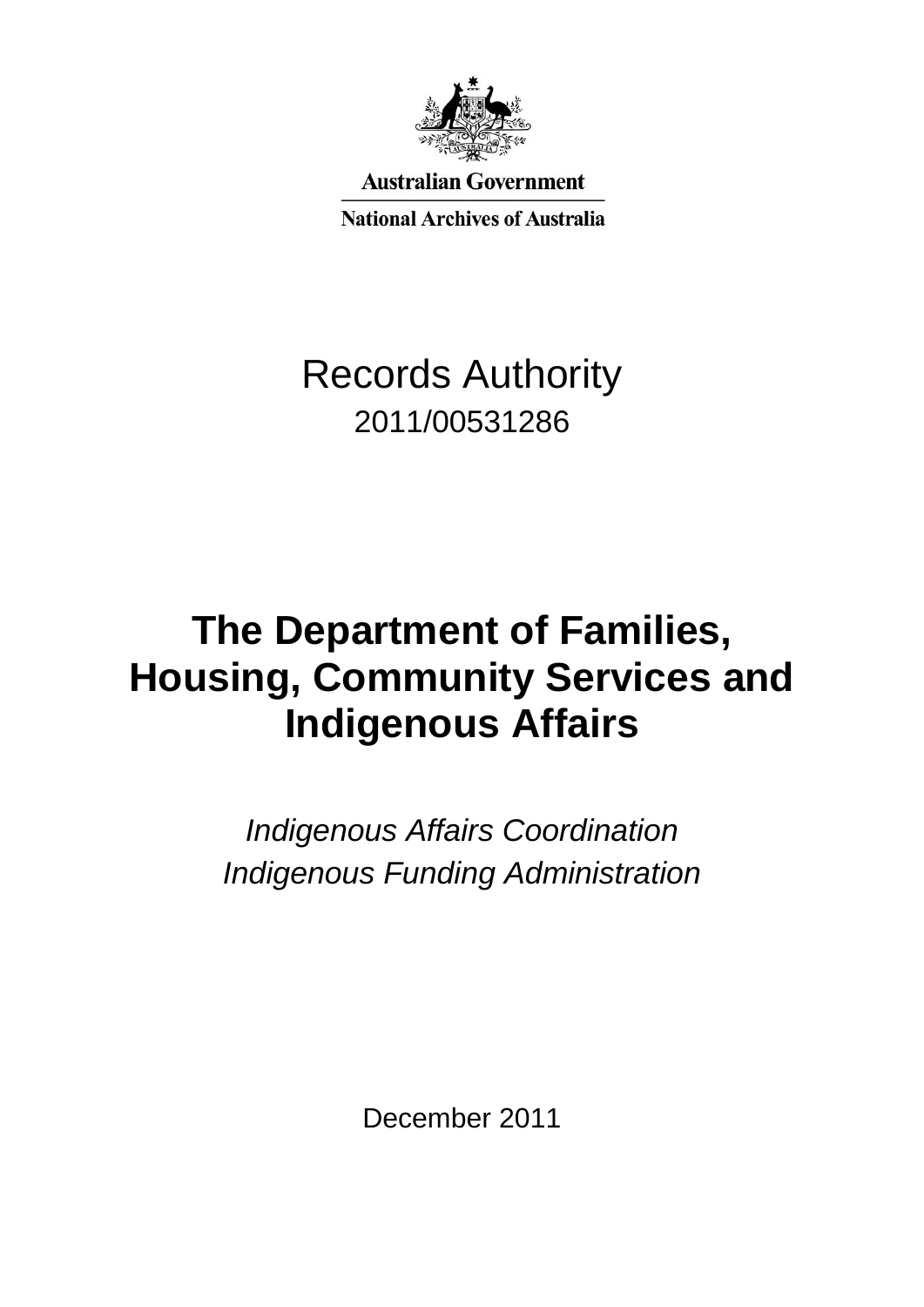### **CONTENTS**

|                                                                | 5 |
|----------------------------------------------------------------|---|
| INDIGENOUS AFFAIRS COORDINATION ______________________________ |   |
|                                                                |   |

© Commonwealth of Australia 2011

 This work is copyright. Apart from any use as permitted under the *Copyright Act 1968,* no part may be reproduced by any process without prior written permission from the National Archives of Australia. Requests and inquiries concerning reproduction and rights should be directed to the Publications Manager, National Archives of Australia, PO Box 7425, Canberra Mail Centre ACT 2610, Australia.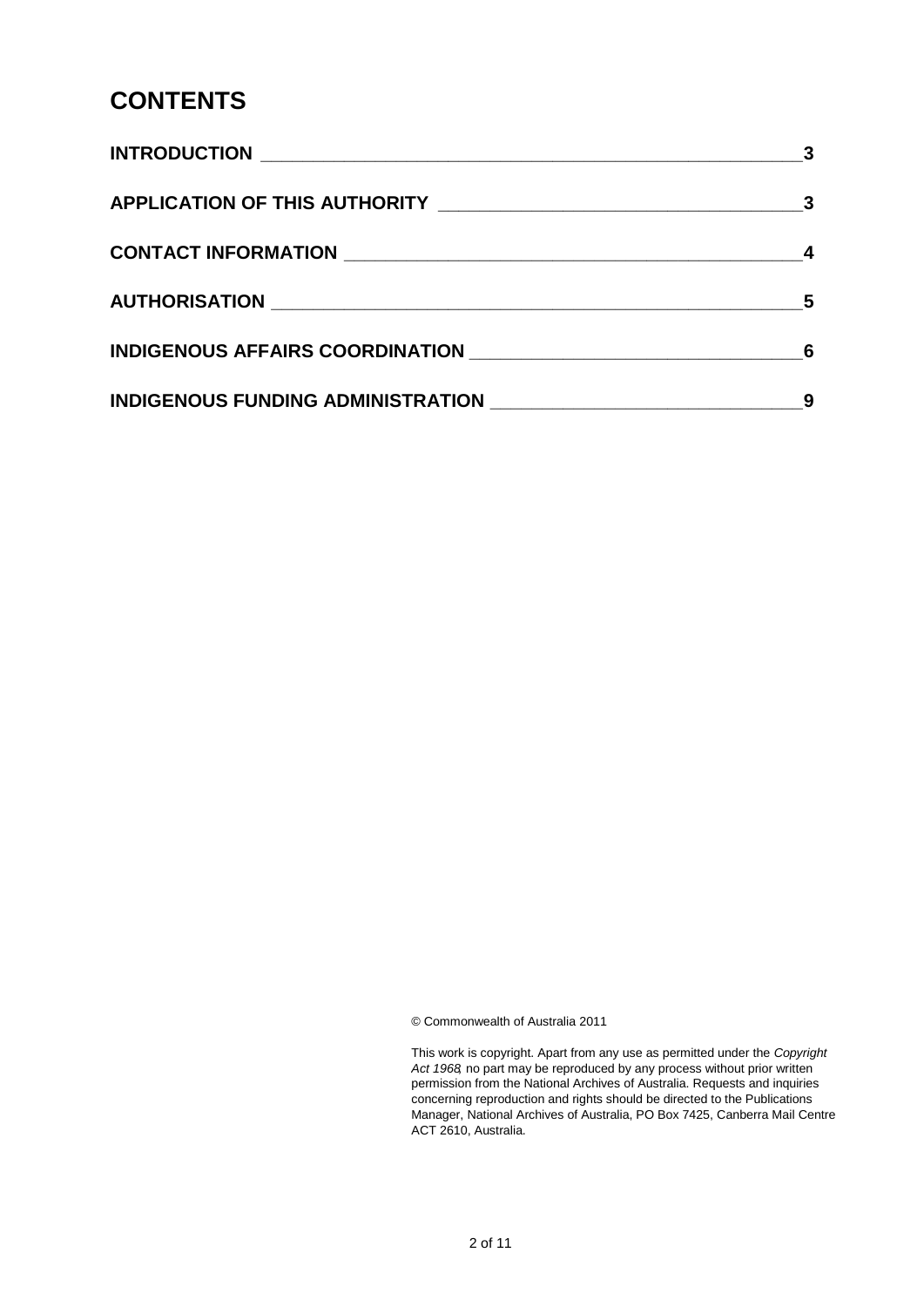### **INTRODUCTION**

 National Archives of Australia have developed this Records Authority to set out the requirements for keeping or The Department of Families, Housing, Community Services and Indigenous Affairs (FaHCSIA) and the destroying records for the core business areas of Indigenous Affairs Coordination and Indigenous Funding Administration. It represents a significant commitment on behalf of FaHCSIA to understand, create and manage the records of its activities.

 This Authority is based on the identification and analysis of the business of FaHCSIA. It takes into account the agency's legal and organisational records management requirements, and the interests of stakeholders, the agency and the National Archives of Australia.

 Archives Act 1983, for the destruction of the temporary records described after the minimum retention period National Archives of Australia on the basis of information provided by the agency. The Authority sets out those records that need to be retained as national archives and specifies the minimum length of time that temporary records need to be kept. This Authority gives FaHCSIA permission under the has expired. Retention periods for these temporary records are based on: an assessment of business needs; broader organisational accountability requirements; and community expectations, and are approved by the

 Authority is recommended. All amendments must be approved by the National Archives. As changes in circumstances may affect future records management requirements, the periodic review of this

## **APPLICATION OF THIS AUTHORITY**

- 1. This Authority is to be used to sentence records. Sentencing involves the examination of records in order to identify the individual disposal class to which they belong. This process enables sentencers to determine how long records need to be kept. Advice on sentencing is available from the National Archives.
- 2. This records authority can be applied to records created in the core businesses of Indigenous Affairs Families, Housing, Community Services and Indigenous Affairs (FaHCSIA). Records controlled by other bodies within the portfolio of FaHCSIA cannot be sentenced under this Authority. Coordination and Indigenous Funding Administration that are under the control of the Department of
- 3. This records authority is part of a review of disposal authorisation for Commonwealth records of Indigenous specific government activity. It partially supersedes classes in the following RDAs:
	- RDA 509 issued to the Aboriginal & Torres Strait Islander Commission in 1988;
	- RDA 552 issued to the Department of Aboriginal Affairs in 1989;
	- RDA 605 issued to the Department of Aboriginal Affairs in 1989; and
	- RDA 729 issued to the Aboriginal & Torres Strait Islander Commission in 1991.

Further authorisation for the disposal of Indigenous records in the control of bodies other than FaHCSIA is planned.

- 4. This Authority should be used in conjunction with general records authorities such as:
	- the Administrative Functions Disposal Authority (AFDA) and/or AFDA Express issued by the National Archives to cover business processes and records common to Australian Government agencies;
	- encrypted records; and
	- source records that have been copied.
- can be used as a tool to assist in identifying records for destruction together with an agency's Records destroying records as a normal administrative practice and on how to develop an agency NAP policy is available from the National Archives' website at **[www.naa.gov.au](http://www.naa.gov.au/)**  5. The Normal Administrative Practice (NAP) provision of the Archives Act 1983 gives agencies permission to destroy certain records without formal authorisation. This usually occurs where records are duplicated, facilitative or for short-term use only. NAP does not replace arrangements agreed to in this Authority but Authority or Authorities, and with AFDA and AFDA Express. The National Archives recommends that agencies develop and implement a Normal Administrative Practice policy. Advice and guidance on
- system, or when information is migrated from one system to a new system) this authority can still be 6. Where the method of recording information changes (for example from a manual system to an electronic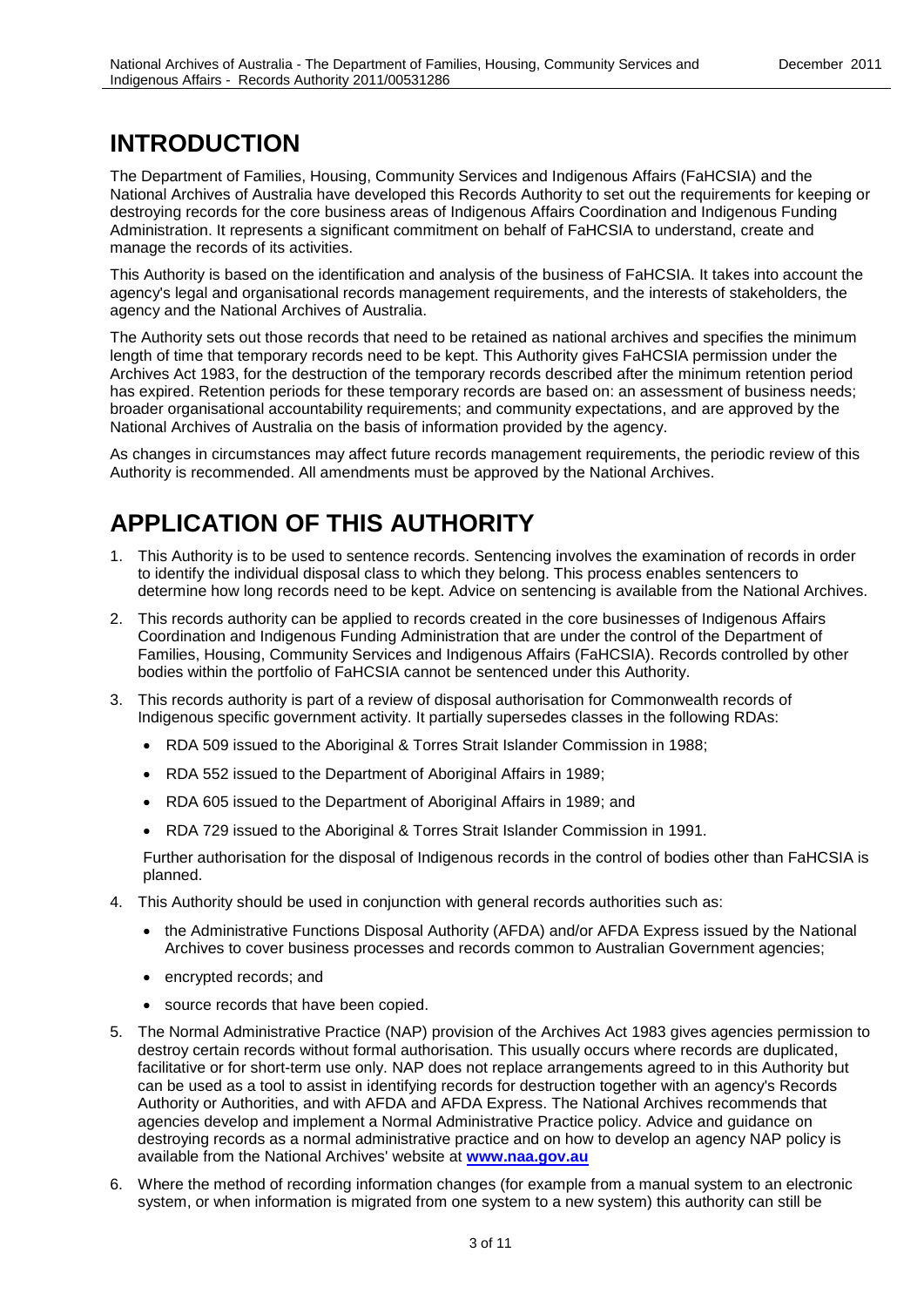information is transferred into the custody of the National Archives. applied, providing the records document the same core business. The information must be accessible for the period of time prescribed in this Authority. FaHCSIA will need to maintain continuing access to the information, including digital information, for the periods prescribed in this records authority or until the

- because a retention period or periods are not adequate, it should contact the National Archives for review 7. In general, retention requirements indicate a minimum period for retention. FaHCSIA may extend minimum retention periods if it considers that there is an administrative need to do so, without further reference to the National Archives. Where FaHCSIA believes that its accountability will be substantially compromised of the retention period.
- 8. The application of this authority will be affected by disposal freezes placed by the National Archives. These information about disposal freezes is available from the National Archives' website at **[www.naa.gov.au](http://www.naa.gov.au/)** freezes relate to records affecting the rights and entitlements of Aboriginal and Torres Strait Islander people. While the freeze is in place no records relating to the topic or event may be destroyed. Further
- 9. Records which relate to any current or pending legal action, or are subject to a request for access under the Archives Act 1983 or any other relevant Act must not be destroyed until the action has been completed.
- 10. Records in the care of agencies should be appropriately stored, managed and preserved. Agencies need to meet this obligation to ensure that the records remain authentic and accessible over time. Under Section 31 of the Archives Act 1983, access arrangements are required for records that become available for public access including those records that remain in agency custody.
- 11. Appropriate arrangements should be made with the National Archives when records are to be transferred into custody. The National Archives accepts for transfer only those records designated as national archives.
- 12. Advice on how to use this Authority is available from the FaHCSIA records manager. If there are problems with the application of the Authority that cannot be resolved, please contact the National Archives.

## **CONTACT INFORMATION**

 Archives' Agency Service Centre. For assistance with this authority or for advice on other recordkeeping matters, please contact National

Queen Victoria Terrace Tel: (02) 6212 3610 Parkes ACT 2600 Fax: (02) 6212 3989 Canberra Mail Centre ACT 2610 Website: **[www.naa.gov.au](http://www.naa.gov.au/)** 

PO Box 7425 Email: **[recordkeeping@naa.gov.au](mailto:recordkeeping@naa.gov.au)**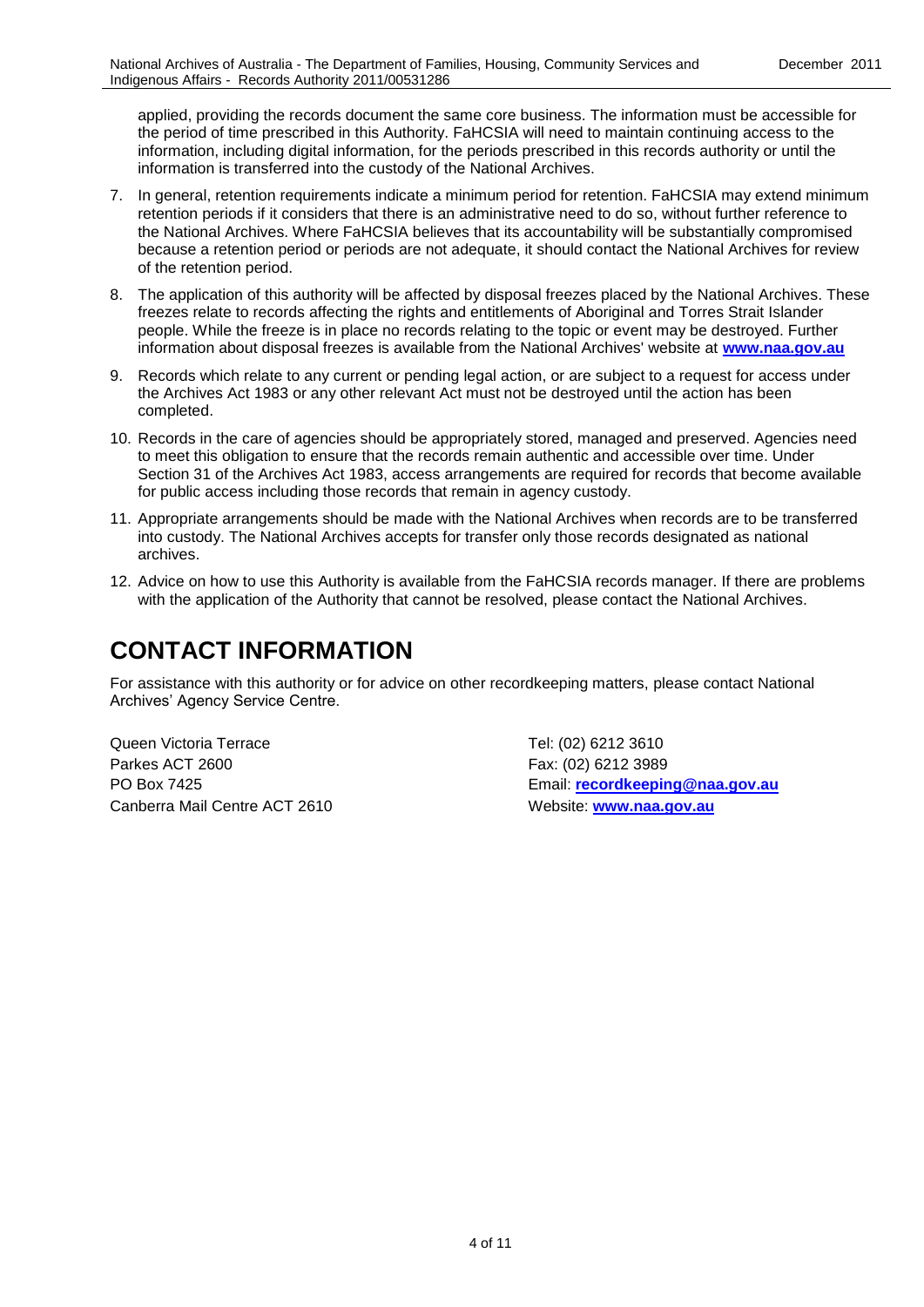### **AUTHORISATION**

### **RECORDS AUTHORITY 2011/00531286**

**Person to whom notice of Finn Pratt**<br>**Property Authorization is given:** Secretary **authorisation is given:** 

Department of Families, Housing, Community Services and Indigenous Affairs Tuggeranong Office Park Athllon Drive Greenway ACT 2900

**Purpose:** Authorises arrangements for the disposal of records in accordance with Section 24(2)(b) of the Archives Act 1983

All core business records relating to Indigenous Affairs Coordination, **Application:** Indigenous Funding Administration.

This authority gives permission for the destruction, retention or transfer to the National Archives of Australia of the records. described. This authority will apply only with the consent of the agency currently responsible for the business documented in the records described.

**Authorising Officer** 

**Date of issue:** 

6 Danser Zoll

Margaret Chalker Assistant Director-General Government Information Management National Archives of Australia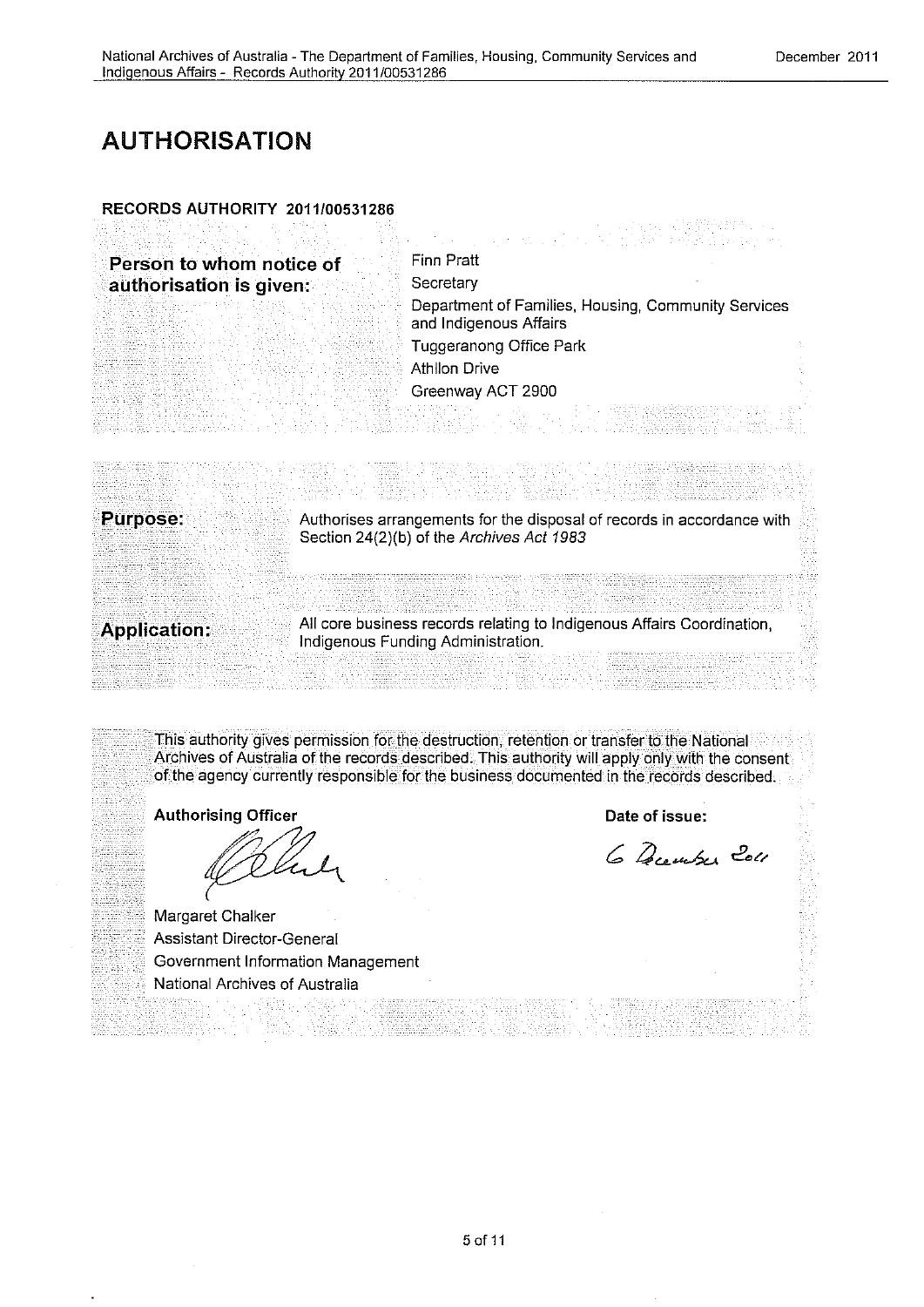### **INDIGENOUS AFFAIRS COORDINATION**

 high-level policies and programs for the delivery of funded services and initiatives to protect, promote and are developed and delivered in partnership with other Commonwealth agencies, state and territory governments, Indigenous Australians and with the private and non-government sectors. The core business includes monitoring and review of the performance of government agencies that are accountable for The core business of establishing, coordinating and implementing whole-of-government reform initiatives and support Indigenous identity, rights and entitlements. Strategies, initiatives, frameworks, policies and programs Indigenous reforms and services. High-level policy activities also include support for the establishment of entities such as the National Congress of Australia's First People and the Healing Foundation.

Core business activities undertaken to support the coordination of whole of government policy development, frameworks, strategies and service and program delivery including:

- supporting the establishment and dissolution of entities;
- liaising, consulting and negotiating with stakeholders such as Indigenous communities and mining companies and reporting on outcomes;
- liaising and collaborating on governance arrangements;
- designing and developing policies, frameworks, strategies, programs, services etc;
- negotiating, establishing and reviewing national and bilateral agreements;
- developing plans for delivering cross jurisdictional programs and objectives;
- managing meetings and committees;
- representing the agency on external committees and at meetings;
- providing advice on preparing submissions for initiatives;
- preparing the government's annual Single Indigenous Budget;
- providing policy advice to the Minister, agencies and individuals;
- promoting initiatives;
- preparing and presenting addresses on initiatives; and
- monitoring, evaluating and reviewing outcomes.

Core business activities undertaken to support research initiatives including:

- undertaking strategic planning for Indigenous research and evaluation;
- consulting and coordinating longitudinal studies;
- carrying out research and analysing and interpreting results;
- reporting on results; and
- licensing the purchase of research outcomes and datasets.

The performance of the core business is supported by administrative activities such as:

- making arrangements to support journeys and visits;
- auditing;
- organising conferences, seminars and workshops;
- managing projects;
- developing operational policies and procedures;
- supporting elections; and
- managing risk.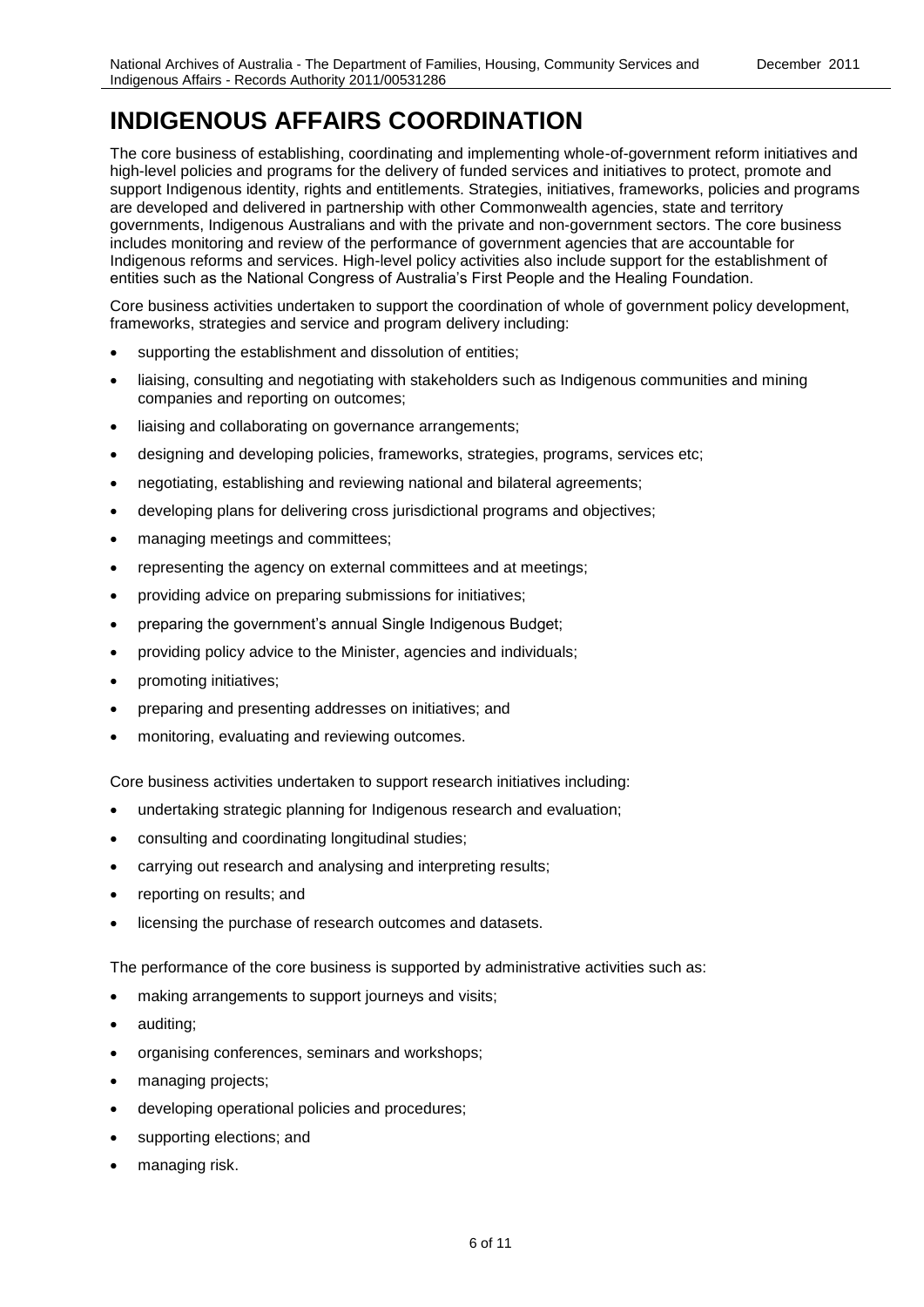### **INDIGENOUS AFFAIRS COORDINATION**

*For funding the delivery of services and programs through grants, use INDIGENOUS FUNDING ADMINISTRATION.* 

 *For legal advice received on the interpretation of Indigenous legislation administered by the agency, use AFDA/AFDA Express LEGAL SERVICES.* 

*For the development and amendment of legislation, use AFDA/AFDA Express GOVERNMENT RELATIONS.* 

 *For the development of the agency's Reconciliation Action Plan and reporting on its implementation, and for preparing the agency's business plan, use AFDA/AFDA Express STRATEGIC MANAGEMENT.* 

 *For producing and disseminating published works, use AFDA/AFDA Express – PUBLICATION.* 

 *For managing the acquisition of goods and services, and tendering and contracting arrangements, use AFDA/AFDA Express – PROCUREMENT.* 

*For establishing and managing Indigenous financial accounts for the delivery of program funding, use INDIGENOUS FUNDING ADMINISTRATION.* 

 *For records of the administration of the Board of the former Aboriginal and Torres Strait Islander Commission (ATSIC) use GOVERNING BODIES.* 

For managing the deliberations and administrative activities of advisory bodies established to provide advice *on national Indigenous affairs coordination use ADVISORY BODIES.* 

| <b>Class no</b> | <b>Description of records</b>                                                                                                                                                                                                                                                              | <b>Disposal</b><br>action |
|-----------------|--------------------------------------------------------------------------------------------------------------------------------------------------------------------------------------------------------------------------------------------------------------------------------------------|---------------------------|
| 52183           | The following significant records:                                                                                                                                                                                                                                                         | Retain as                 |
|                 | final policies, frameworks, strategies and service and program<br>$\bullet$<br>proposals and supporting documentation, for example research,<br>surveys, criteria, feasibility studies, issue and discussion papers,<br>submissions, reports on consultations with Indigenous communities; | national<br>archives      |
|                 | advice, reports and submissions made to the Minister or other<br>$\bullet$<br>agencies and submissions received from external stakeholders.<br>Includes the provision and receipt of legal advice;                                                                                         |                           |
|                 | liaison and consultation with Indigenous communities and individuals,<br>$\bullet$<br>mining companies and other stakeholders. Includes supporting<br>records such as reports and recordings;                                                                                              |                           |
|                 | final versions of national partnership and bilateral agreements;<br>$\bullet$                                                                                                                                                                                                              |                           |
|                 | final versions of speeches, addresses and statements of the portfolio<br>$\bullet$<br>Minister and senior agency officers in support of Indigenous affairs<br>coordination;                                                                                                                |                           |
|                 | final versions of research and evaluation plan and supporting records<br>$\bullet$<br>such as outcomes from consultations;                                                                                                                                                                 |                           |
|                 | final reports, evaluations and reviews of policies, strategies,<br>$\bullet$<br>frameworks and services and programs, for example the Closing the<br><b>Gap Monitoring Report;</b>                                                                                                         |                           |
|                 | longitudinal studies, research, analysis, interpretations and reports;<br>$\bullet$                                                                                                                                                                                                        |                           |
|                 | high-level meetings, committees and councils where the agency is<br>$\bullet$<br>the Commonwealth's main representative, or plays a leading role or<br>provides the Secretariat, for example, the Council of Australian<br>Governments (COAG);                                             |                           |
|                 | electoral records for the establishment of national Indigenous<br>$\bullet$<br>coordination bodies;                                                                                                                                                                                        |                           |
|                 | the establishment and dissolution of entities which have had a major<br>impact on Indigenous affairs coordination;                                                                                                                                                                         |                           |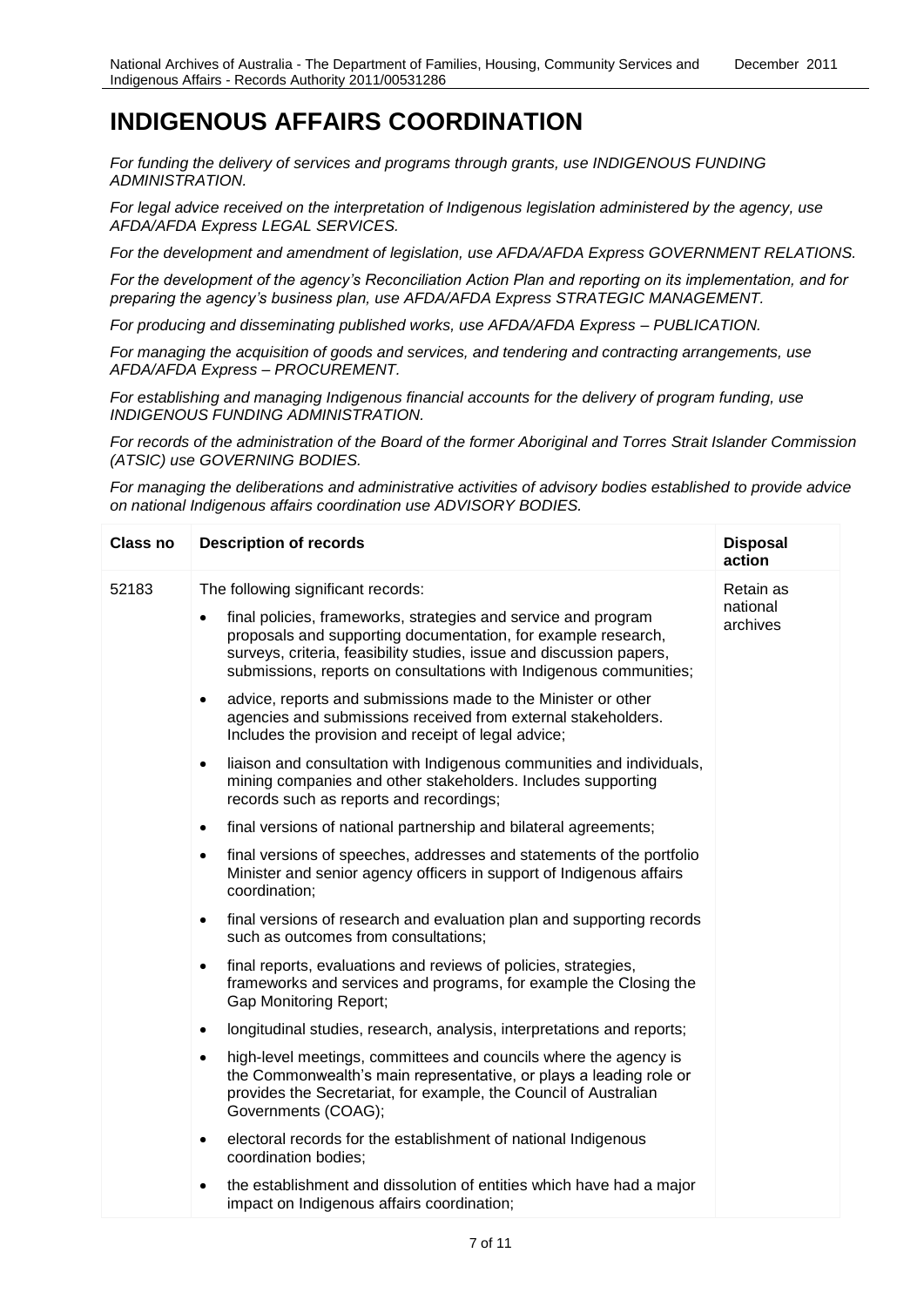### **INDIGENOUS AFFAIRS COORDINATION**

| Class no | Description of records                                                                                                                                                                                                               | <b>Disposal</b><br>action                        |
|----------|--------------------------------------------------------------------------------------------------------------------------------------------------------------------------------------------------------------------------------------|--------------------------------------------------|
|          | final versions of unpublished conference papers presented at<br>$\bullet$<br>conferences hosted by the agency;<br>all Indigenous policy coordination records created before the<br>$\bullet$<br>commencement of ATSIC in March 1990. |                                                  |
| 52184    | Records supporting the planning, coordination, collation and submission<br>of the annual single Indigenous budget.                                                                                                                   | Destroy 10<br>years after<br>action<br>completed |
| 52185    | Records documenting:<br>routine operational administrative tasks supporting the core business;<br>and<br>Indigenous affairs coordination activities, other than those covered in<br>٠<br>class 52183 or 52184.                       | Destroy 7<br>years after<br>action<br>completed  |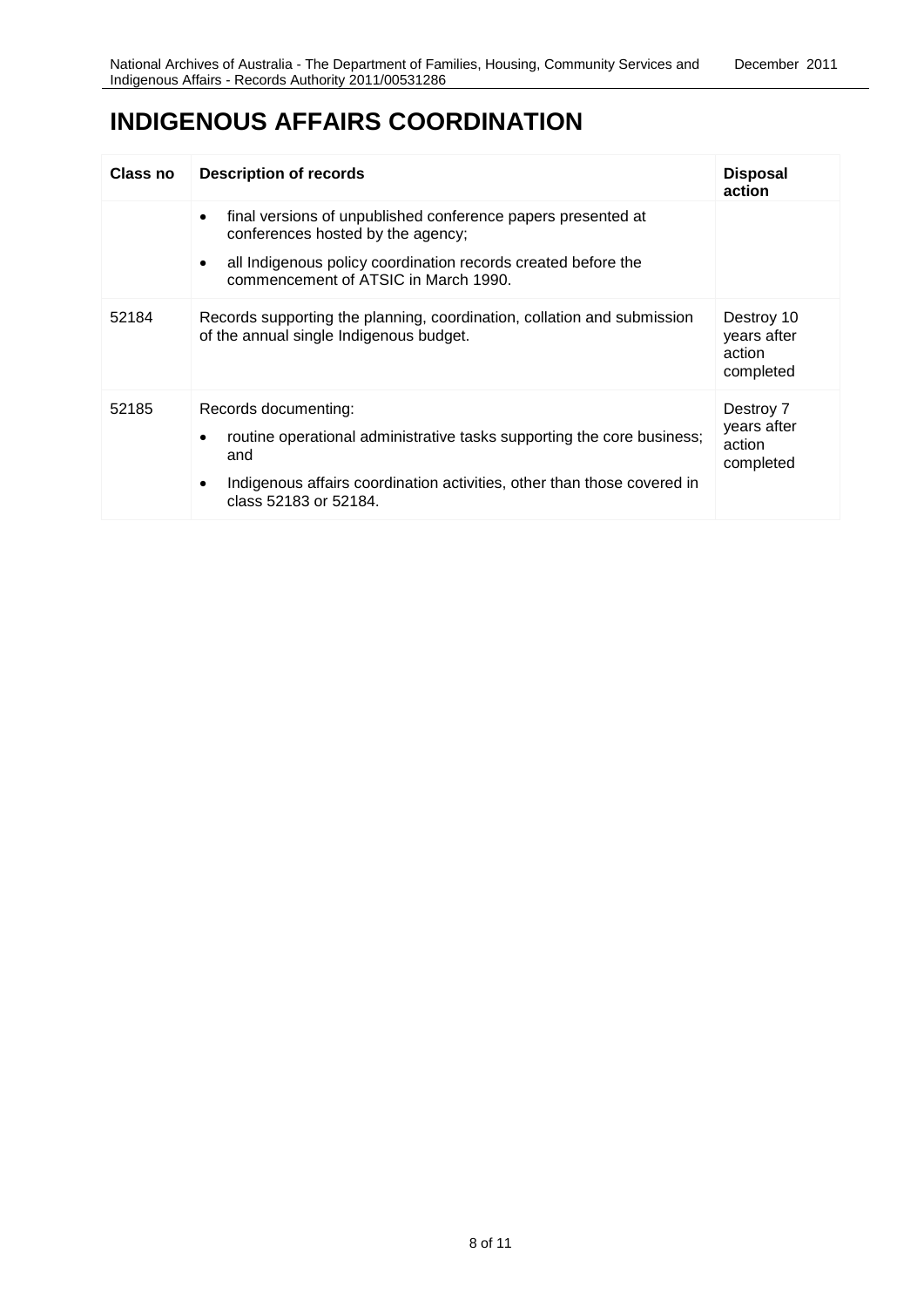### **INDIGENOUS FUNDING ADMINISTRATION**

 The core business of managing, administering and coordinating funding grants to enable the delivery of Indigenous initiatives, programs and services. Funding of Indigenous programs is provided in partnership with state and territory governments and Indigenous organisations. It includes the provision of funding to approved organisations for the purchase of land and the development of infrastructure for Indigenous communities. It also includes FaHCSIA generated and controlled records of the Aboriginals Benefit Account.

Note: Funding is provided for communities and organisations, land and native title, leadership, money management, law and human rights, Indigenous engagement and the Northern Territory Emergency Response programs and initiatives.

The core business includes activities undertaken to set up the administration of funds, accounts or schemes, such as:

- developing policies that are specific to the management of a fund, account or scheme;
- developing funding guidelines and criteria;
- promoting the funding program;
- receiving expressions of interests from consultants and establishing a register; and
- receiving and responding to enquiries about funding assistance.

The core business includes activities undertaken to assess and process applications, such as:

- soliciting and assessing applications for grant and funding assistance;
- establishing funding agreements, letters of offer, amended schedules and variations to terms;
- handling complaints about unsuccessful applications;
- managing appeals, including internal consideration; and
- reporting on funding initiatives.

The core business includes activities undertaken to manage and monitor funding arrangements, such as:

- monitoring compliance with funding terms and conditions;
- undertaking investigations of breaches of terms and conditions;
- conducting periodic inspections of mortgage properties and obtaining property valuations;
- receiving progress reports from service providers;
- monitoring briefing notes and minutes of site meetings;
- providing ministerial advice;
- financial monitoring including viability checks;
- fund acquittal;
- managing mining royalty/compensation distributions.

The performance of the core business is supported by administrative activities such as:

- giving and receiving advice;
- arranging trips and visits;
- auditing;
- authorising and delegating;
- managing agency meetings and committees;
- representing the agency on external committees and at meetings; and
- developing operational procedures.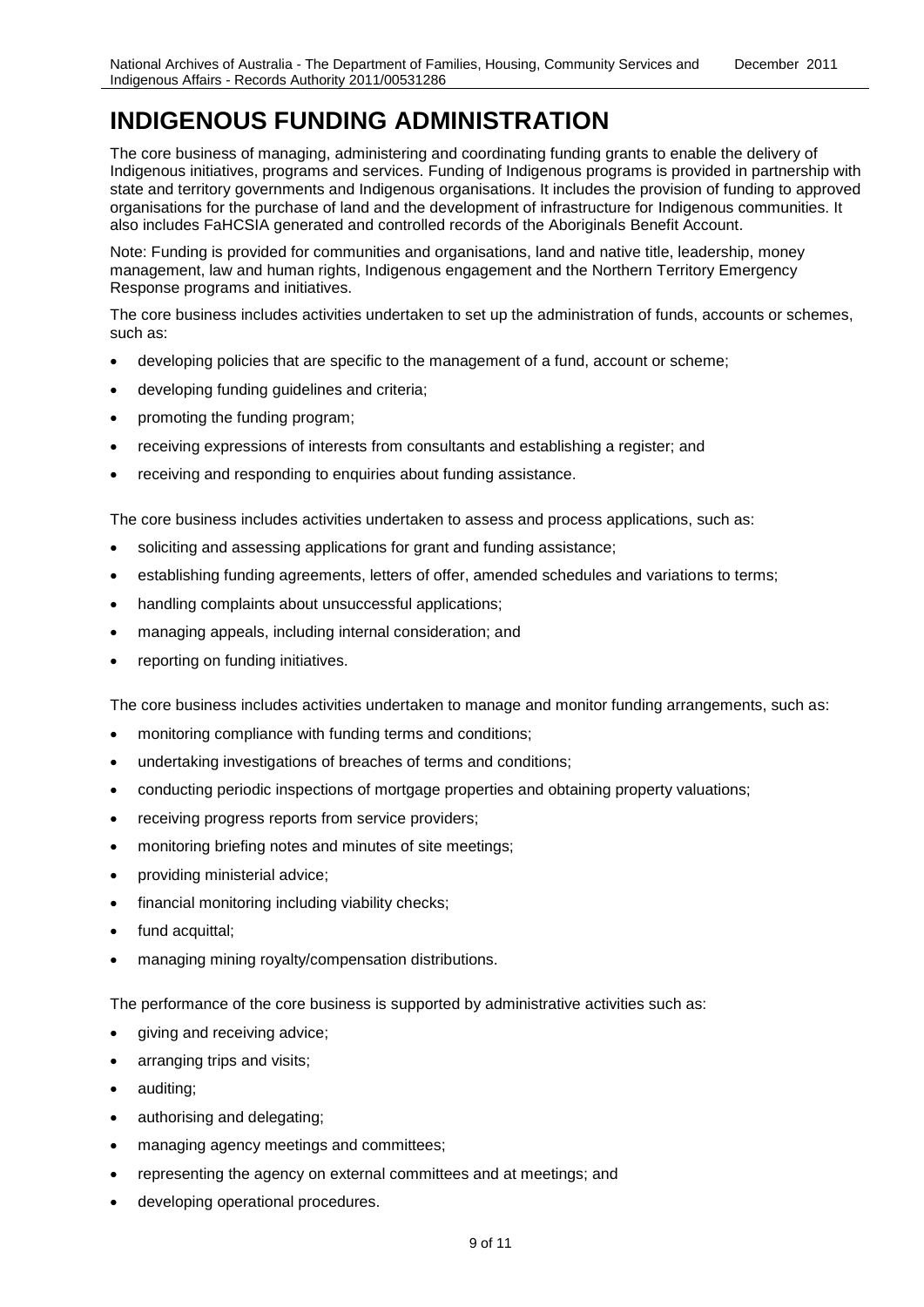### **INDIGENOUS FUNDING ADMINISTRATION**

establishing and reviewing national and bilateral agreements, and for final reports, evaluations and reviews of *For the establishment of high-level policies, frameworks and strategies for programs and services; for funded Indigenous programs and services, use INDIGENOUS AFFAIRS COORDINATION.* 

 *For managing tendering and contracting arrangements, use AFDA/AFDA Express – PROCUREMENT.*

 *For paying contractors, use AFDA/AFDA Express – FINANCIAL MANAGEMENT.*

 *For records of the Aboriginals Benefit Account Advisory Committee use ADVISORY BODIES.*

| <b>Class no</b> | <b>Description of records</b>                                                                                                                                                                                                                                                                                                                                                                                                                                                                                                                                                                                                                                                                                      | <b>Disposal action</b>                                                                                                       |
|-----------------|--------------------------------------------------------------------------------------------------------------------------------------------------------------------------------------------------------------------------------------------------------------------------------------------------------------------------------------------------------------------------------------------------------------------------------------------------------------------------------------------------------------------------------------------------------------------------------------------------------------------------------------------------------------------------------------------------------------------|------------------------------------------------------------------------------------------------------------------------------|
| 52186           | The following significant records:                                                                                                                                                                                                                                                                                                                                                                                                                                                                                                                                                                                                                                                                                 | Retain as national<br>archives                                                                                               |
|                 | fund, scheme or account specific policies;<br>$\bullet$                                                                                                                                                                                                                                                                                                                                                                                                                                                                                                                                                                                                                                                            |                                                                                                                              |
|                 | funding guidelines and criteria;<br>$\bullet$                                                                                                                                                                                                                                                                                                                                                                                                                                                                                                                                                                                                                                                                      |                                                                                                                              |
|                 | advice provided to the Minister;                                                                                                                                                                                                                                                                                                                                                                                                                                                                                                                                                                                                                                                                                   |                                                                                                                              |
|                 | reports on consultations with Indigenous communities;<br>$\bullet$                                                                                                                                                                                                                                                                                                                                                                                                                                                                                                                                                                                                                                                 |                                                                                                                              |
|                 | summary records of successful and unsuccessful applications;<br>$\bullet$                                                                                                                                                                                                                                                                                                                                                                                                                                                                                                                                                                                                                                          |                                                                                                                              |
|                 | final reports on funding programs and projects, including evaluations<br>and reviews;                                                                                                                                                                                                                                                                                                                                                                                                                                                                                                                                                                                                                              |                                                                                                                              |
|                 | case records for funding applications and projects documenting<br>$\bullet$<br>projects that have had a significant impact on Indigenous social and<br>economic welfare;                                                                                                                                                                                                                                                                                                                                                                                                                                                                                                                                           |                                                                                                                              |
|                 | case records for successful and unsuccessful funding applications<br>$\bullet$<br>that were controversial or attracted significant public interest;                                                                                                                                                                                                                                                                                                                                                                                                                                                                                                                                                                |                                                                                                                              |
|                 | support for legal cases and appeals that set a precedent; influenced<br>the development of policies and procedures; or attracted significant<br>media attention or public interest;                                                                                                                                                                                                                                                                                                                                                                                                                                                                                                                                |                                                                                                                              |
|                 | all records within the scope of this core business, created before the<br>$\bullet$<br>commencement of ATSIC in March 1990.                                                                                                                                                                                                                                                                                                                                                                                                                                                                                                                                                                                        |                                                                                                                              |
| 52187           | Deeds of title for government owned land and caveats on use of land.                                                                                                                                                                                                                                                                                                                                                                                                                                                                                                                                                                                                                                               | Hold as long as<br>Commonwealth has<br>an interest, transfer<br>to new owner on<br>sale                                      |
| 52188           | Records documenting the administration of grants for purchasing land<br>and the development and construction of infrastructure for Indigenous<br>communities. Includes:<br>approved grant applications and supporting documents;<br>$\bullet$<br>final versions of funding agreements, letters of offer, schedules and<br>variations to terms and conditions;<br>final versions of progress reports;<br>briefing notes, minutes of site meetings, financial viability checks;<br>records of investigations of funding breaches;<br>internal performance reports;<br>funding acquittal documents; and<br>appeal records.<br>[For unsuccessful applications, use INDIGENOUS FUNDING<br>ADMINISTRATION - Class 52191] | Destroy 75 years<br>after acquittal or<br>abandonment of<br>grant or sale and/or<br>divestment of land<br>and infrastructure |